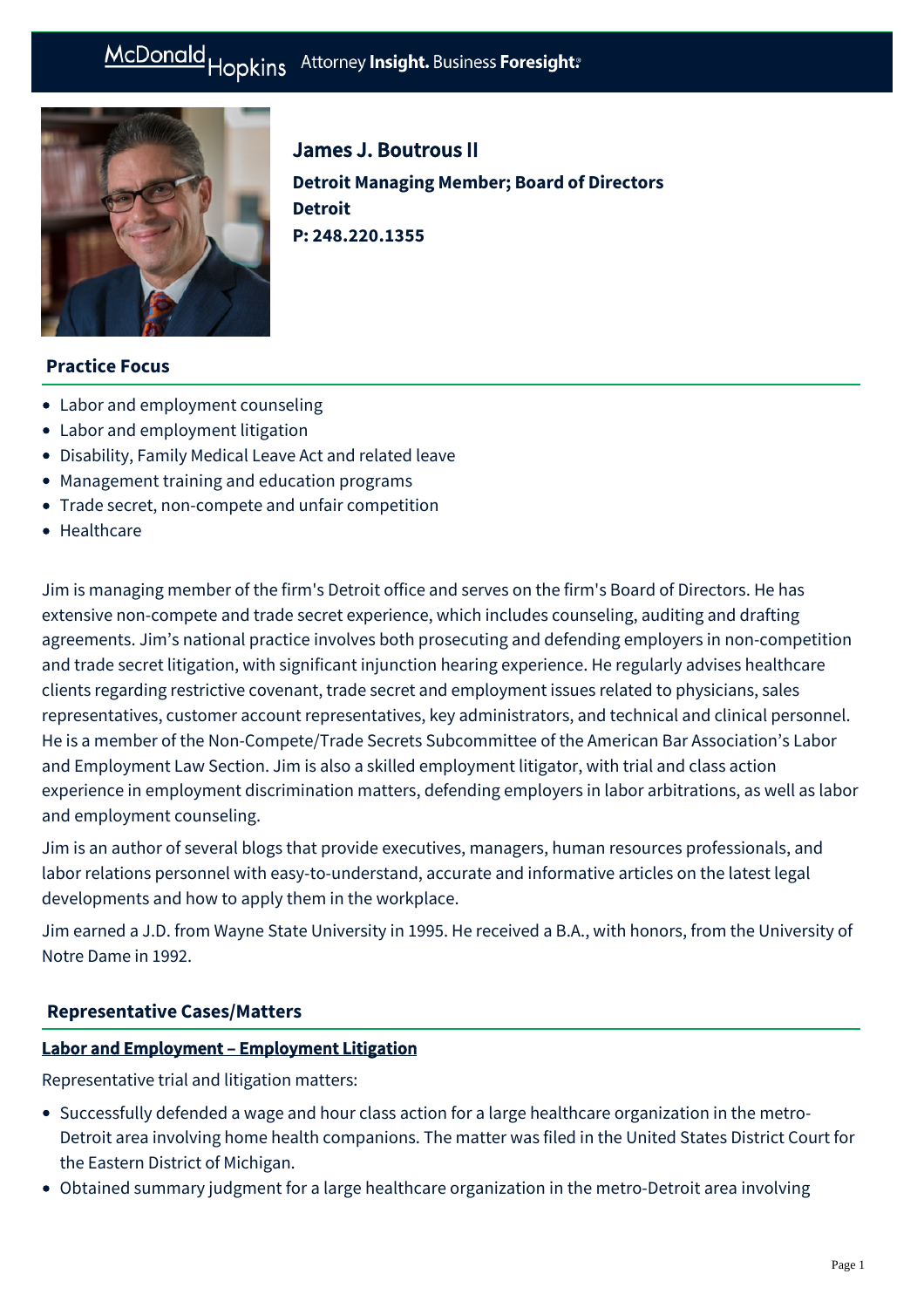claims of national origin and age discrimination and retaliation. The case was filed in the United States District Court for the Eastern District of Michigan.

- Successfully resolved FMLA, age, race, and retaliation matter for a Fortune 500 steel and elevator manufacturer and automotive supplier. The matter was filed in the United States District Court for the Central District of Illinois.
- Successfully resolved ADEA complaint for Tier 1 automotive supplier. The matter was filed in the United States District Court for the Eastern District of Michigan.
- Successfully resolved FMLA, ERISA, and ADA complaint for Tier 1 automotive supplier. The matter was filed in the United States District Court for the Eastern District of Michigan.
- Represented national dialysis company in ERISA and wage hour complaint. Through discovery convinced plaintiff to drop entire case for \$0 and matter was then dismissed with prejudice. The case was filed in the United States District Court for the Eastern District of Michigan.
- Received summary judgment representing individual supervisor for regional emergency response company in sex harassment and retaliation lawsuit filed by three former employees. The case was filed in the Wayne County Circuit Court, State of Michigan.
- Received summary judgment for Fortune 500 energy infrastructure company in an age discrimination lawsuit. The matter was litigated in the United States District Court for the Northern District of Ohio.

# Labor and Employment – Restrictive Covenant Cases

Trials and TROs:

- Represented national payroll company against former sales executive in obtaining full permanent injunction, enjoining former employee from working for competitor in multiple counties, from soliciting former customers and employees, and from otherwise using and/or disclosing confidential business information. This matter was litigated in Jefferson Circuit County Court, State of Kentucky.
- Received 18-month permanent injunction against former sales executive for national medical supplier. Relief included non-solicitation of customers and employees, as well as non-disclosure of all business information. This case was filed and litigated in the Court of Common Pleas, Cuyahoga County, Ohio.
- Obtained full TRO against former vice president for international staffing company. Injunction terms included a statewide restriction on competition and full non-solicitation and non-disclosure relief. This matter was litigated in the United States District Court for the Eastern District of Michigan.
- Received full injunctive relief against former sales executive for international staffing company. Relief included non-solicitation of customers and employees and full non-disclosure. The matter was litigated in the Oakland County Circuit Court, State of Michigan.
- Obtained full injunction against former regional vice president of large subsidiary of Fortune 500 energy infrastructure company. Relief included national restriction on working for a competitor, full non-solicit of customers and employees, and complete non-disclosure. This case was litigated in the Dickinson County Circuit Court, State of Michigan.
- Obtained full non-solicitation and non-disclosure against former sales executive for international staffing company. The matter was litigated in Harris County, State of Texas.

# **Admissions - Court**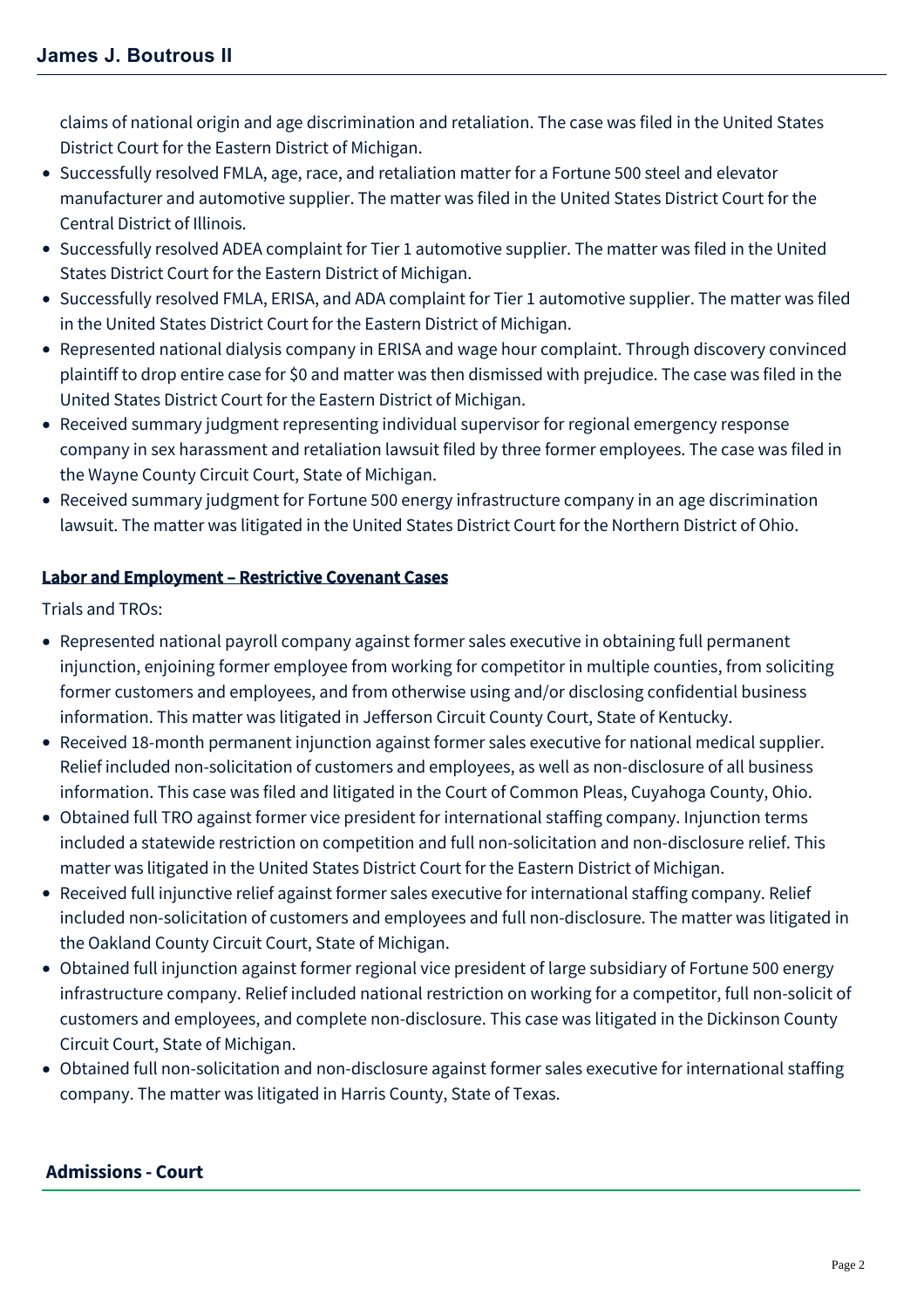- U.S. Court of Appeals for the 6th Circuit
- U.S. District Court for the Eastern District of Michigan
- U.S. District Court for the Western District of Michigan

## **Admissions - State**

• Michigan

## **Education**

- Wayne State University
- University of Notre Dame

#### **Honors and Awards**

- Selected for inclusion in [Michigan Super Lawyers](http://www.superlawyers.com/michigan/lawyer/James-J-Boutrous-II/27b26f6c-7900-4f35-9f13-61022d361c8d.html) (2010-2020)
- Named one of the Best Lawyers in America (2012-2022)

#### **Professional Membership**

- American Bar Association
- State Bar of Michigan
- Arab American Bar Association

# **Public Service and Volunteerism**

- DeLaSalle Collegiate High School (Board Member 2001-2008)
- Notre Dame Alumni Club of Detroit (President)

#### **Alerts**

- [OSHA's role to expand in combating the COVID-19 pandemic](https://mcdonaldhopkins.com/Insights/February-2021/OSHAs-role-to-expand-in-combating-the-COVID-19-pan)
- [CARES Act: An early analysis of the historic Coronavirus Aid, Relief and Economic Security Act](https://mcdonaldhopkins.com/Insights/March-2020/CARES-ACT-overview)
- [Companies with employees in Massachusetts will be affected by non-compete agreement reform](https://mcdonaldhopkins.com/Insights/August-2018/Companies-with-employees-in-Massachusetts-will-be)

#### **Blog Posts**

- [Paid leave rights once again front and center as COVID variants spike](https://mcdonaldhopkins.com/Insights/September-2021/Paid-leave-rights-once-again-front-and-center-as-C)
- [Biden Administration targets competition](https://mcdonaldhopkins.com/Insights/July-2021/Biden-Administration-targets-competition)
- [As Michigan is set to resume in-person work, employers must remain vigilant in ensuring a safe workplace](https://mcdonaldhopkins.com/Insights/May-2021/As-Michigan-is-set-to-resume-in-person-work-employ)
- [Michigan COVID-19 Update: The Latest from the Michigan Department of Health and Human Services](https://mcdonaldhopkins.com/Insights/November-2020/Michigan-COVID-19-Update-The-Latest-from-the-Michi)
- [Health care providers and emergency responders under the Families First Coronavirus Response Act](https://mcdonaldhopkins.com/Insights/March-2020/Health-care-providers-and-emergency-responders-und)
- [Oakland County issues new health order for screening employees and maintaining social distancing at](https://mcdonaldhopkins.com/Insights/March-2020/Oakland-County-issues-new-health-order-for-screeni) essential businesses
- [Michigan stay home, stay safe order in effect now what?](https://mcdonaldhopkins.com/Insights/March-2020/Michigan-stay-home-stay-safe-order-in-effect-now-w)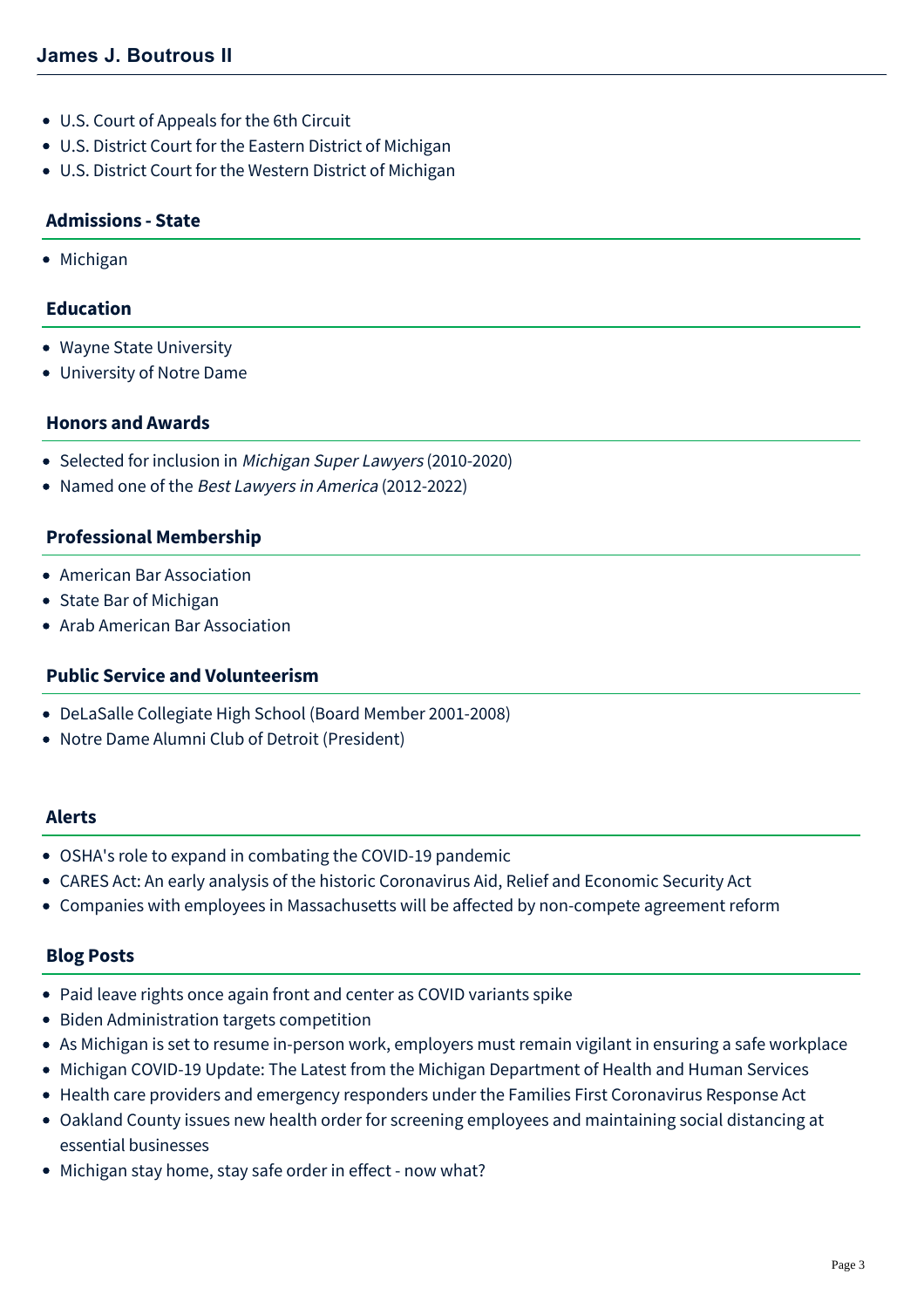- [Michigan non-essential businesses forced to close through April 13](https://mcdonaldhopkins.com/Insights/March-2020/Michigan-non-essential-businesses-forced-to-close)
- [Equal pay back in the limelight after US Women's Soccer World Cup victory](https://mcdonaldhopkins.com/Insights/July-2019/Equal-pay-back-in-the-limelight-after-US-Womens-So)
- [Restrictive covenants and legally protecting your business in a tight labor market](https://mcdonaldhopkins.com/Insights/February-2019/Restrictive-covenants-and-legally-protecting-your)
- [What does Supreme Court ruling on public-sector unions mean for your organization?](https://mcdonaldhopkins.com/Insights/June-2018/What-does-Supreme-Court-ruling-on-public-sector-un)
- [Employees are free to record workplace conversations](https://mcdonaldhopkins.com/Insights/August-2017/Employees-are-free-to-record-workplace-conversatio)
- [More restrictions on job interview questions on the horizon](https://mcdonaldhopkins.com/Insights/July-2017/More-restrictions-on-job-interview-questions-on-th)
- [Are physician non-competition agreements under attack?](https://mcdonaldhopkins.com/Insights/August-2016/Are-physician-non-competition-agreements-under-att)
- [New guide helps employers navigate the Family Medical Leave Act \(FMLA\)](https://mcdonaldhopkins.com/Insights/May-2016/New-guide-helps-employers-navigate-the-Family-Medi)
- [Mandatory sick leave is about to become a reality for federal contractors](https://mcdonaldhopkins.com/Insights/March-2016/Mandatory-sick-leave-is-about-to-become-a-reality)
- [Employer's wellness program upheld under ADA scrutiny by EEOC](https://mcdonaldhopkins.com/Insights/January-2016/Employer%E2%80%99s-wellness-program-upheld-under-ADA-scrut)
- [Pre-employment drug testing: Another hot spot for the EEOC](https://mcdonaldhopkins.com/Insights/December-2015/Pre-employment-drug-testing-Another-hot-spot-for)
- [Direct hiring in the healthcare industry is a risky trend](https://mcdonaldhopkins.com/Insights/October-2015/Direct-hiring-in-the-healthcare-industry-is-a-risk)
- [Retail giant settles testing bias case for \\$2.8 million](https://mcdonaldhopkins.com/Insights/August-2015/Retail-giant-settles-testing-bias-case)
- [Bucking the trend morbid obesity held not to constitute a "disability"](https://mcdonaldhopkins.com/Insights/June-2015/Bucking-the-trend-morbid-obesity-held-not-to-con)
- [Employers Beware: Non-Competition Agreements Under Scrutiny in Michigan](https://mcdonaldhopkins.com/Insights/April-2015/Employers-Beware-Non-Competition-Agreements-Under)
- [Emoji, Emoticons, and Beyond: The New Evidentiary Frontier](https://mcdonaldhopkins.com/Insights/Febrary-2015/Emoji,-Emoticons,-and-Beyond-The-New-Evidentiary)

#### **News**

- [50 McDonald Hopkins attorneys recognized in The Best Lawyers](https://mcdonaldhopkins.com/Insights/August-2021/50-McDonald-Hopkins-attorneys-recognized-in-The-Be)
- [Nine McDonald Hopkins attorneys recognized as Michigan Super Lawyers and Rising Stars](https://mcdonaldhopkins.com/Insights/September-2020/Nine-McDonald-Hopkins-attorneys-recognized-as-Mich)
- [Lawyer of the Year honorees Riley and Welin among 42 McDonald Hopkins attorneys recognized as 2021](https://mcdonaldhopkins.com/Insights/August-2020/Lawyer-of-the-Year-honorees-Riley-and-Welin-among) Best Lawyers
- [Detroit attorneys meet with Wayne State Law School students at networking event](https://mcdonaldhopkins.com/Insights/September-2019/Detroit-attorneys-meet-with-Wayne-State-Law-School)
- [41 attorneys from McDonald Hopkins recognized as 2020 Best Lawyers®](https://mcdonaldhopkins.com/Insights/August-2019/40-attorneys-from-McDonald-Hopkins-recognized-as-2)
- ["Kelly Services Wins Attorneys Fees in Noncompete Case"](https://mcdonaldhopkins.com/Insights/January-2019/Kelly-Services-Wins-Attorneys-Fees-in-Noncompete-C)
- [MH Business Exchange Episode 5 informs businesses how to minimize risk when terminating an employee](https://mcdonaldhopkins.com/Insights/January-2018/MH-Business-Exchange-Episode-5-informs-businesses)
- [Eleven attorneys at McDonald Hopkins honored as Michigan Super Lawyers and Rising Stars](https://mcdonaldhopkins.com/Insights/September-2017/Eleven-attorneys-at-McDonald-Hopkins-honored-a-(1))
- [35 attorneys at McDonald Hopkins selected for inclusion in Best Lawyers® 2018](https://mcdonaldhopkins.com/Insights/August-2017/35-attorneys-at-McDonald-Hopkins-selected-for-incl)
- [39 attorneys at McDonald Hopkins selected for inclusion in Best Lawyers 2017](https://mcdonaldhopkins.com/Insights/August-2016/39-attorneys-at-McDonald-Hopkins-selected-for-incl)
- [Twelve attorneys at McDonald Hopkins honored as Michigan Super Lawyers and Rising Stars](https://mcdonaldhopkins.com/Insights/September-2015/Twelve-attorneys-at-McDonald-Hopkins-honored-as-Mi)
- 41 attorneys at McDonald Hopkins selected for inclusion in Best Lawyers<sup>®</sup> 2016

# **Podcasts**

[Episode 05: Terminating an employee while protecting your business](https://mcdonaldhopkins.com/Insights/January-2018/Episode-5-Terminating-an-employee-while-protecting)

# **External Publications**

- "The National Labor Relations Board Strikes Down Overbroad Social Media Policy," RBMA Monthly Legal Update Digest October 2012
- "The New (Old) Rules: EEOC Issues Guidance on Use of Arrest and Conviction Records in Employment Decisions," RBMA Monthly Legal Update Digest July 2012
- "Time to Evaluate Your Recruiting, Hiring and Accommodating Practices," RBMA Monthly Legal Update